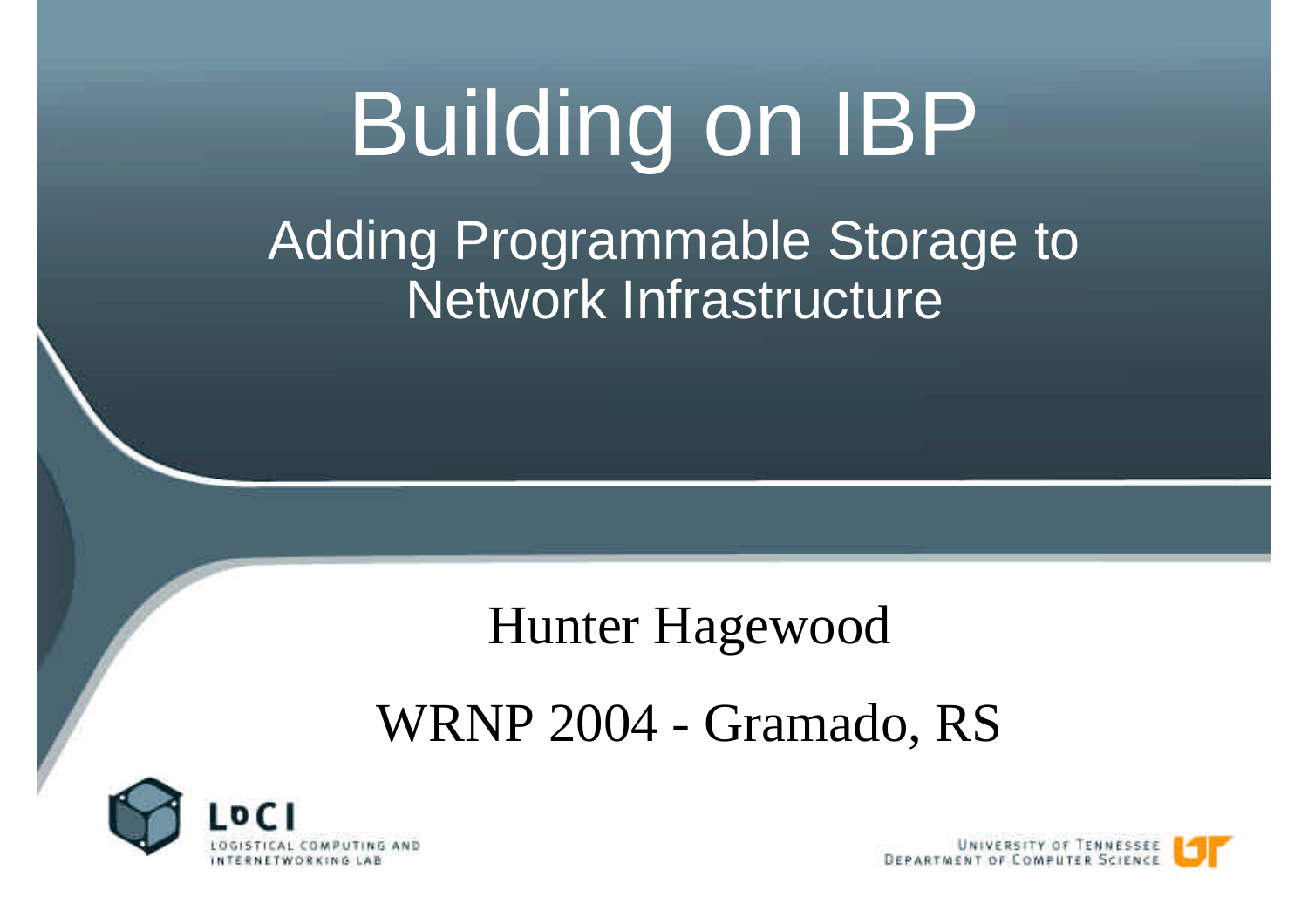### LoCI Lab

Dept. of Computer Sciences University of Tennessee

Dr. Micah Beck - Director Dr. Terry Moore - Associate Director Dr. Jim Plank - Research Fellow

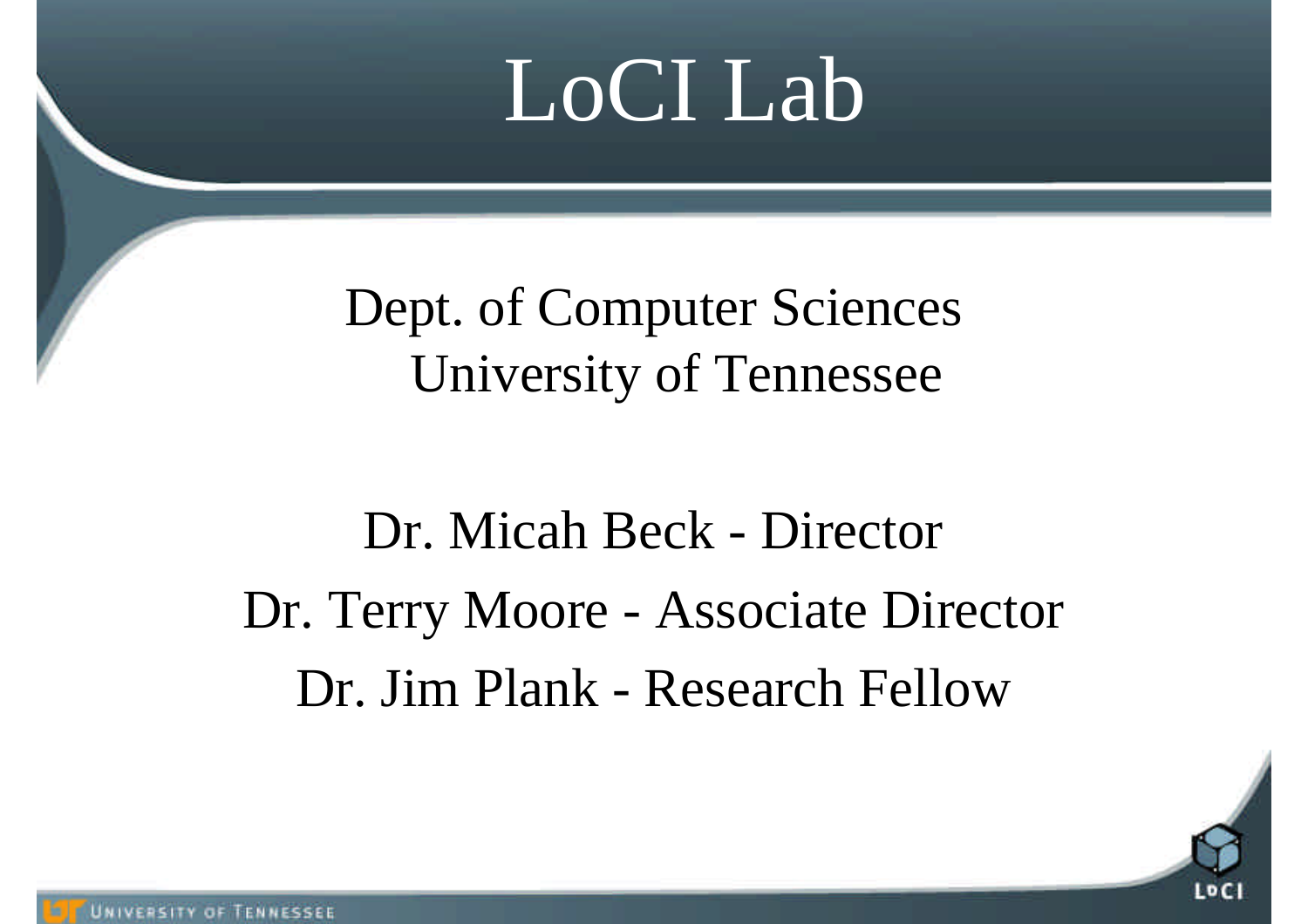### The Role of Networks

A transmission medium for byte arrays between diverse active devices

The scalability of the networks depends largely on its adherence to end-to-end principles

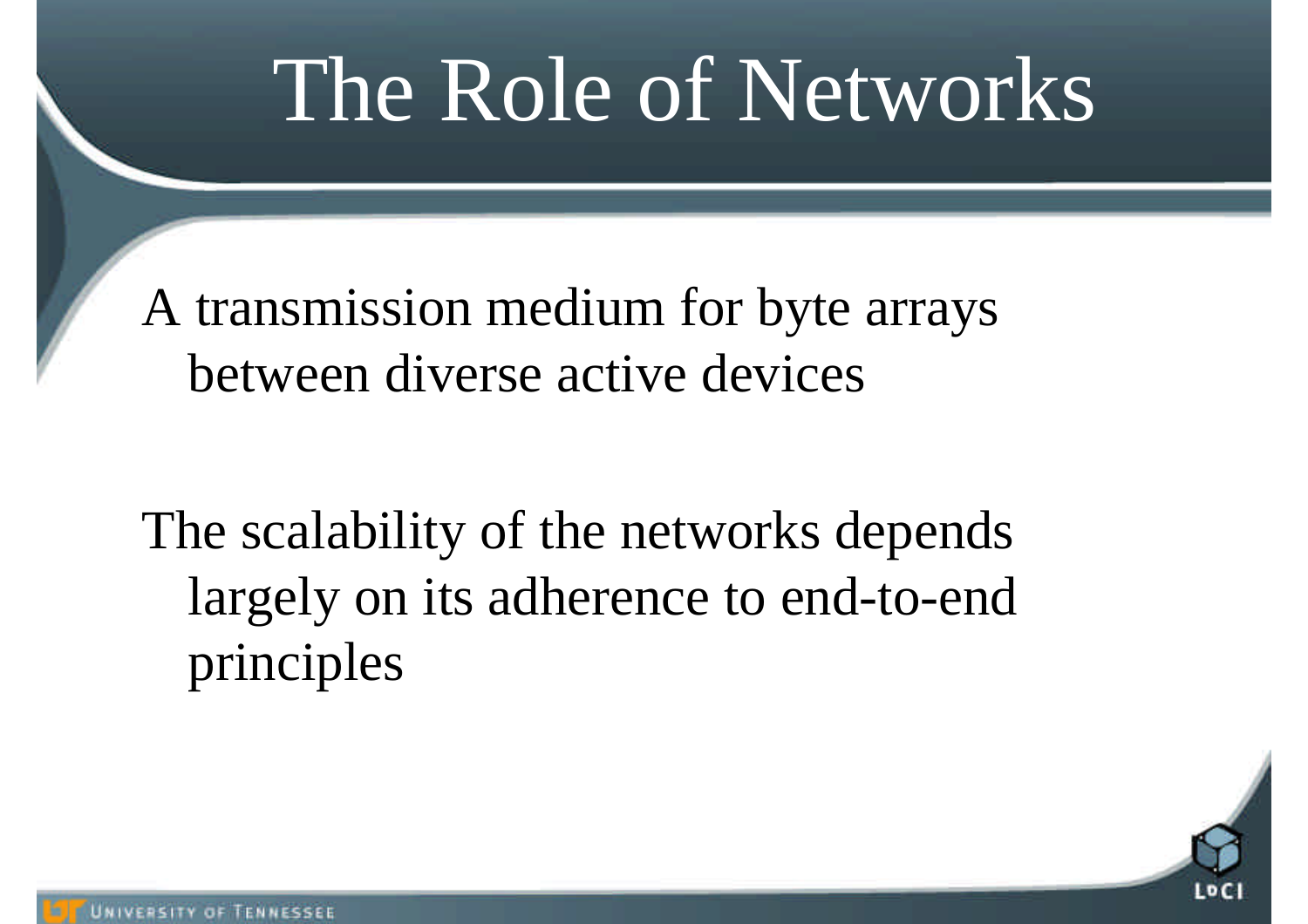#### Nature of the Communications

Not all communications are equal! Sensitive to

- •changes in available bandwidth
- •jitter
- •delay
- Long duration
- High frequency of the same transmission

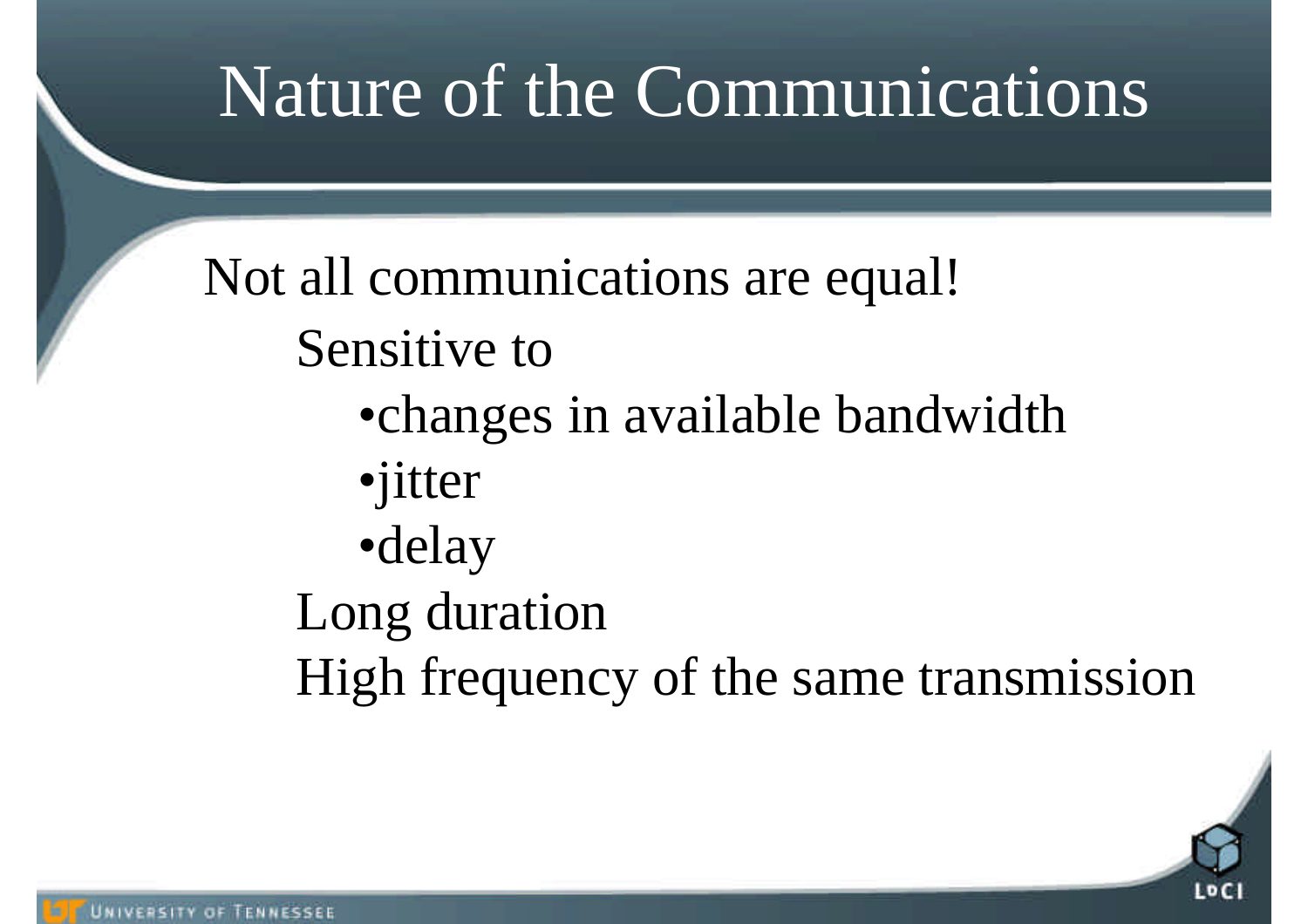## Common Solutions

#### Sensitive applications - QoS

- uses storage available in the network to preserve state
- data management in this storage negates fair queuing

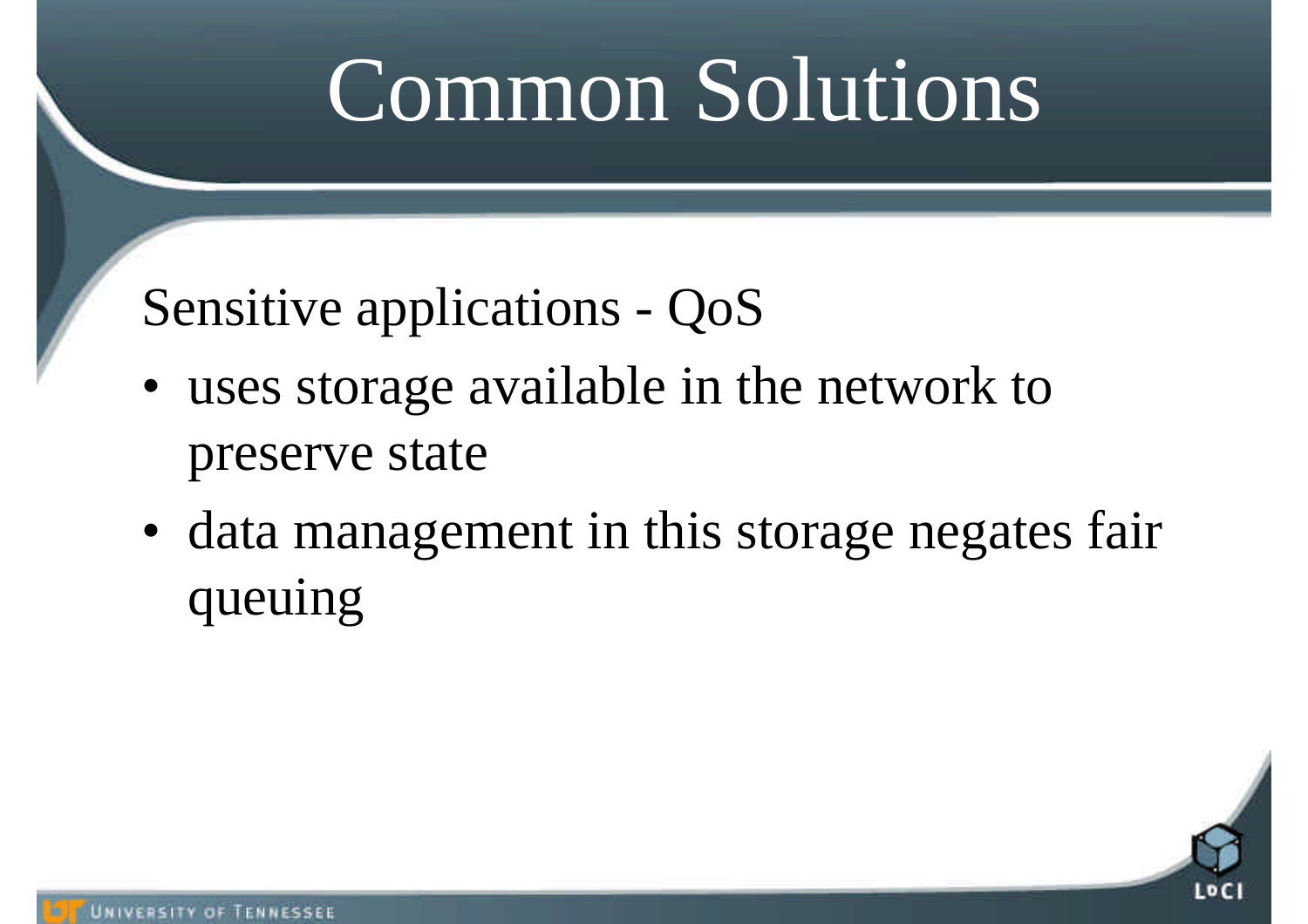## Common Solutions

Tolerant applications - multiple sources

- uses storage on distributed devices
- potential out-of-dateness
- potential unsynchronization
- poor handling of large files
- limited and passive solution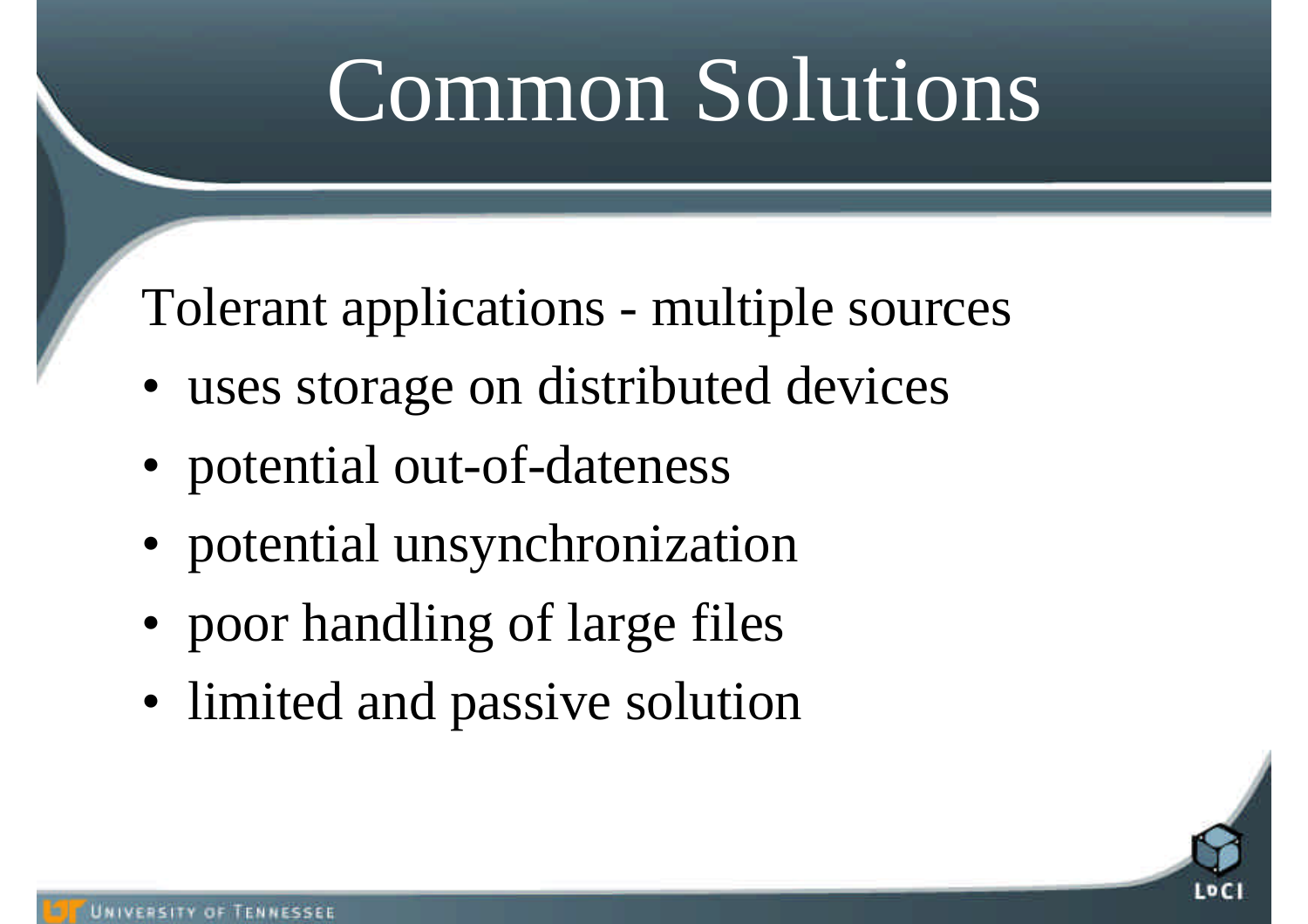## Logistical Networking

- Exposes the fact that there are buffers along the transmission path
- Takes advantage of this and provides a layer on which to develop new communication strategies
- Uses the Internet Backbone Protocol as the foundational component for building this space

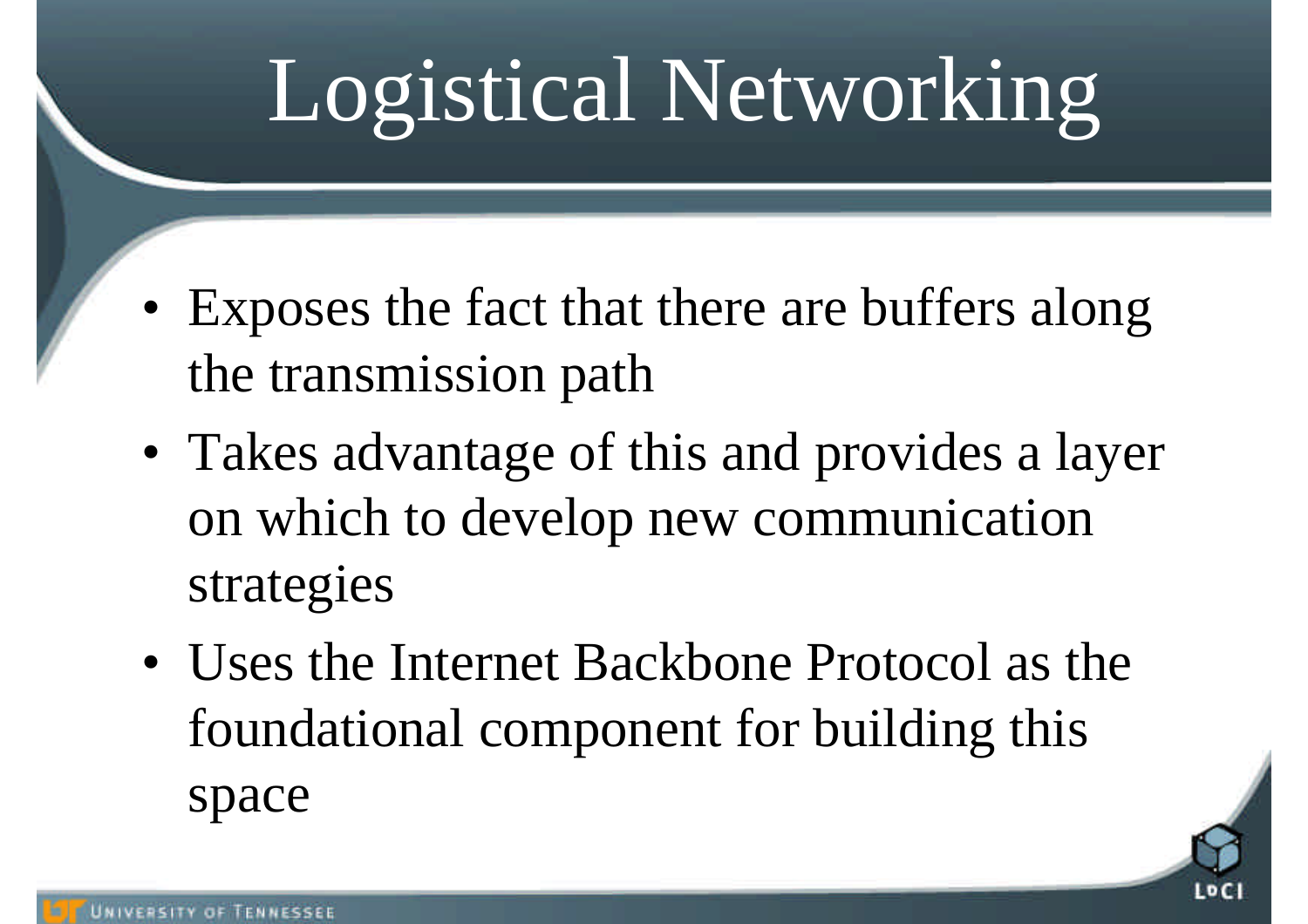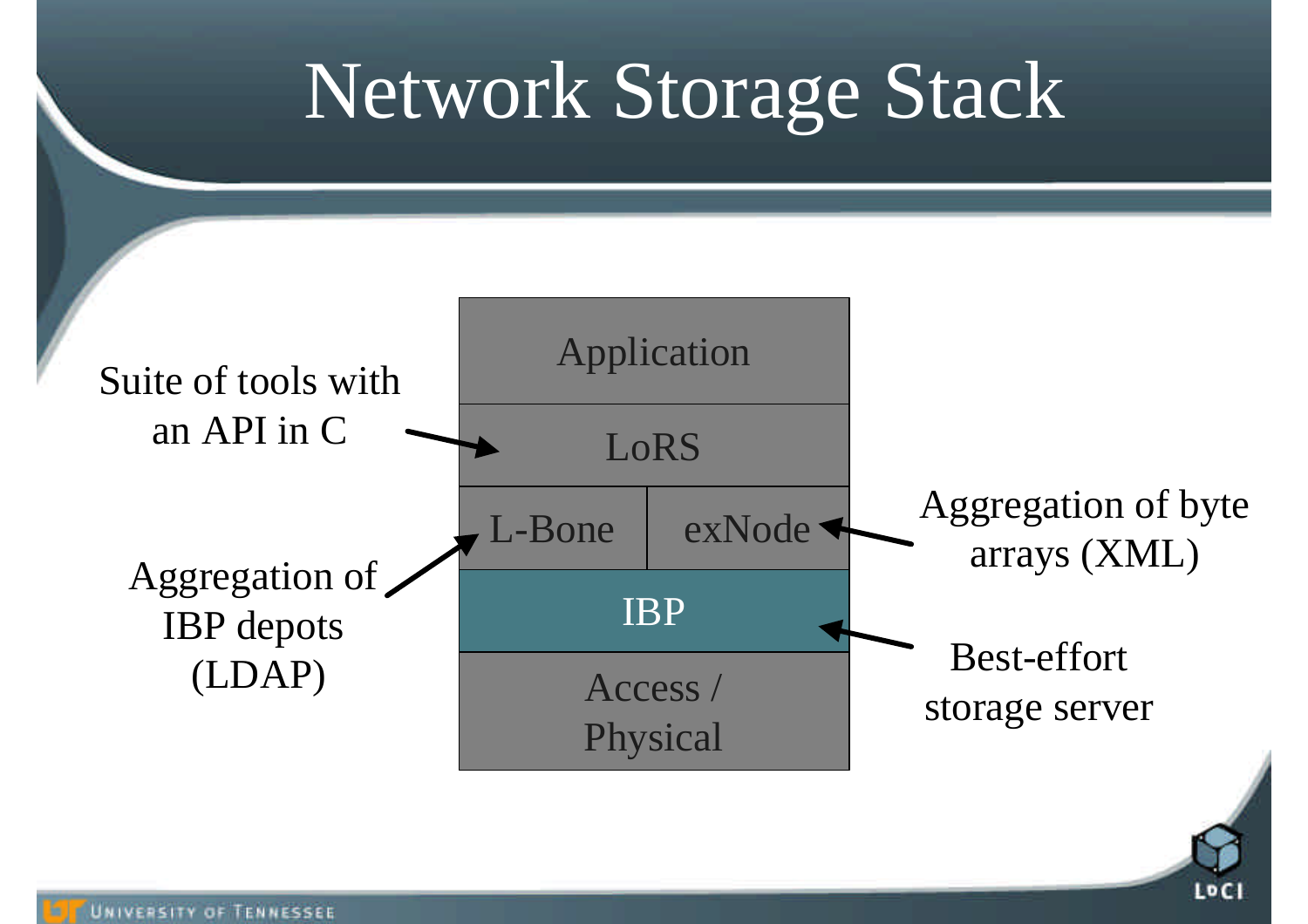#### Internet Backplane Protocol

- Terabyte-size buffers
- Provides network access to any local storage device (RAM, tape, CD)
- Byte arrays are controlled directly by users or applications
- Supports end-to-end services like encryption, checksums, and compression
- More passive than router buffers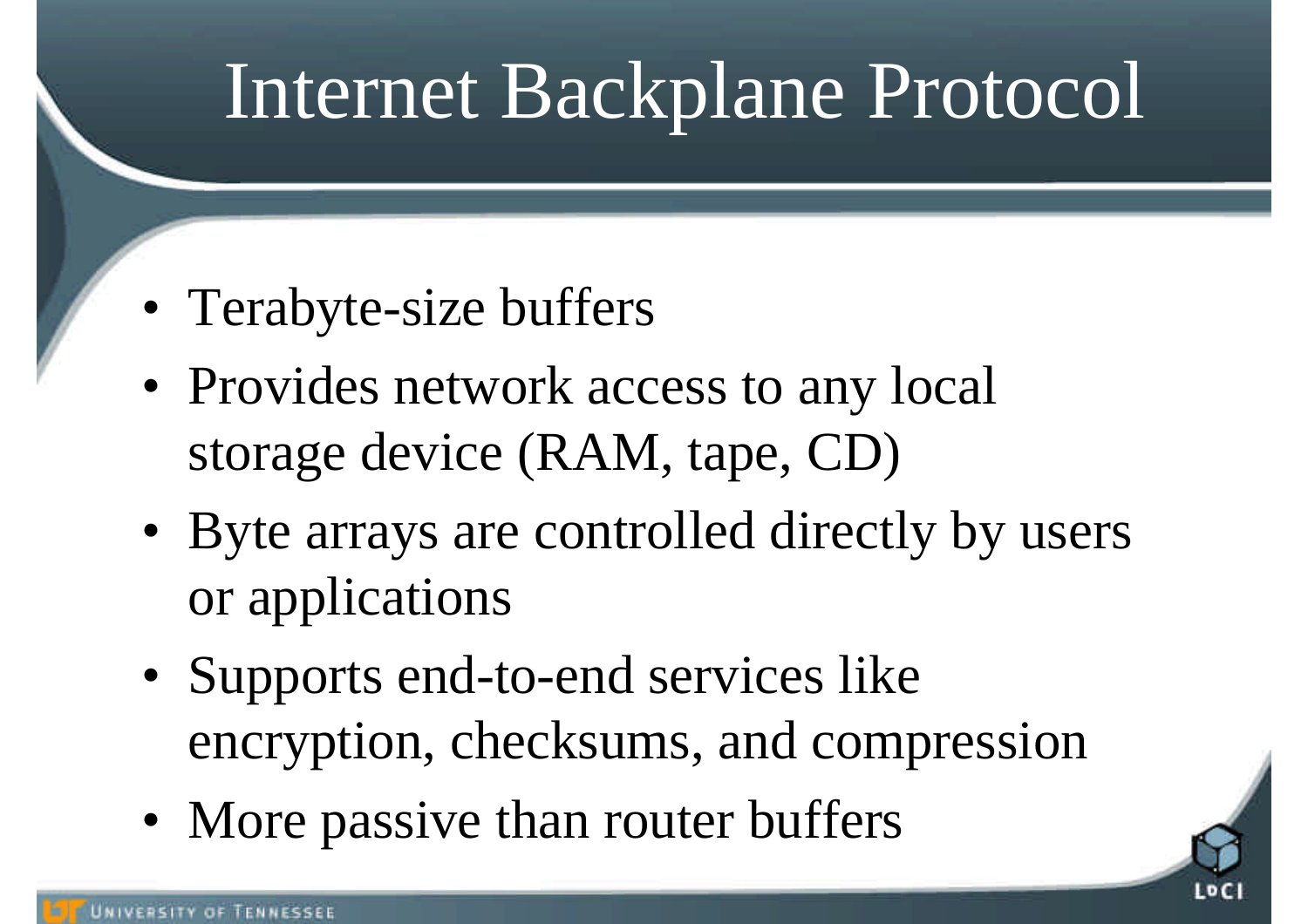#### Internet Backplane Protocol

Light-weight server -

- Non-privileged
- Multi-threaded
- Less than 20 configuration parameters
- Fast installation  $\sim$  5 mins
- Time-limited storage
- Auto clean-up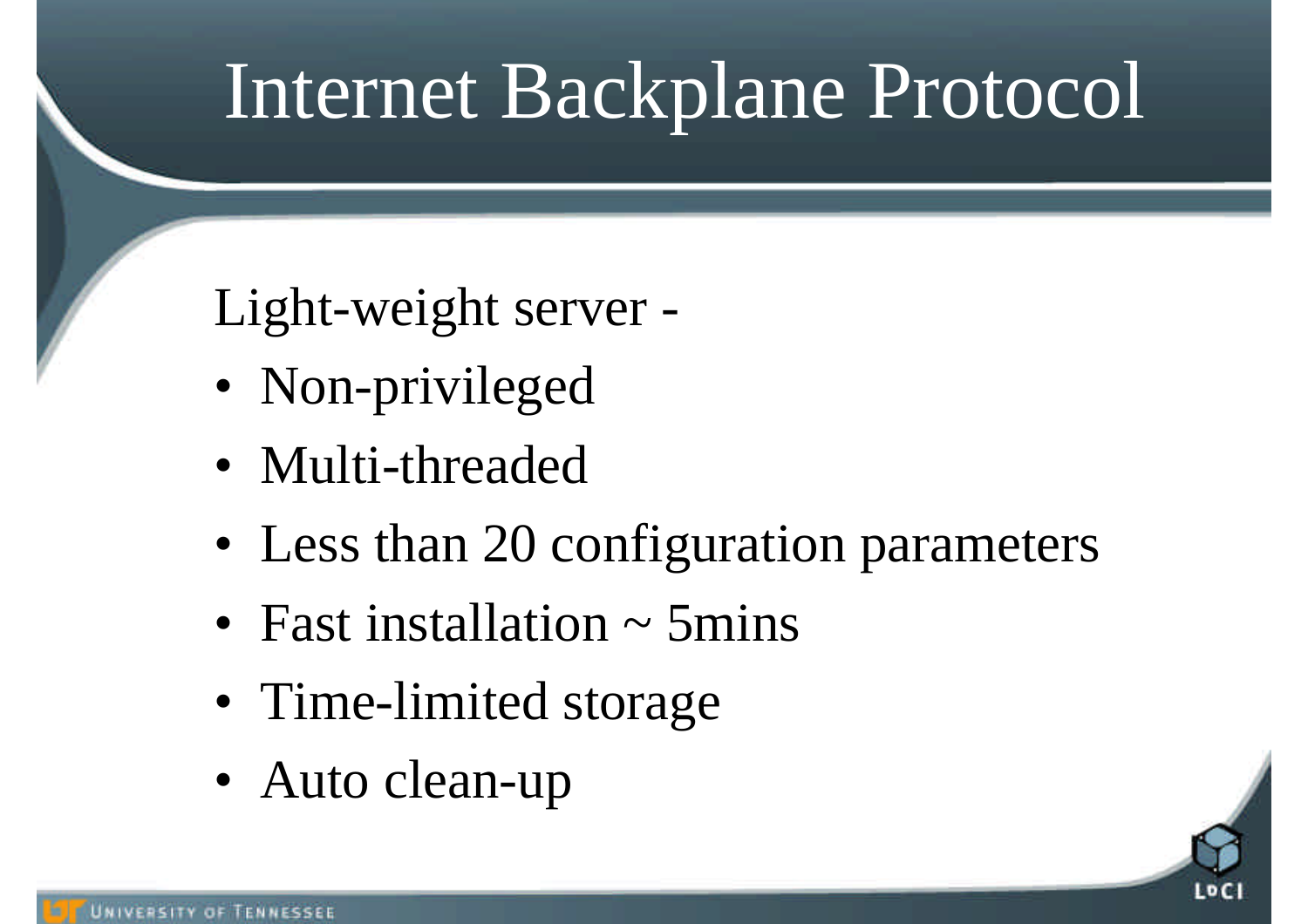## Example Applications

**IBPvo LoDN Mplayer Transcode Canal Aberto Tamanoir NetSolve**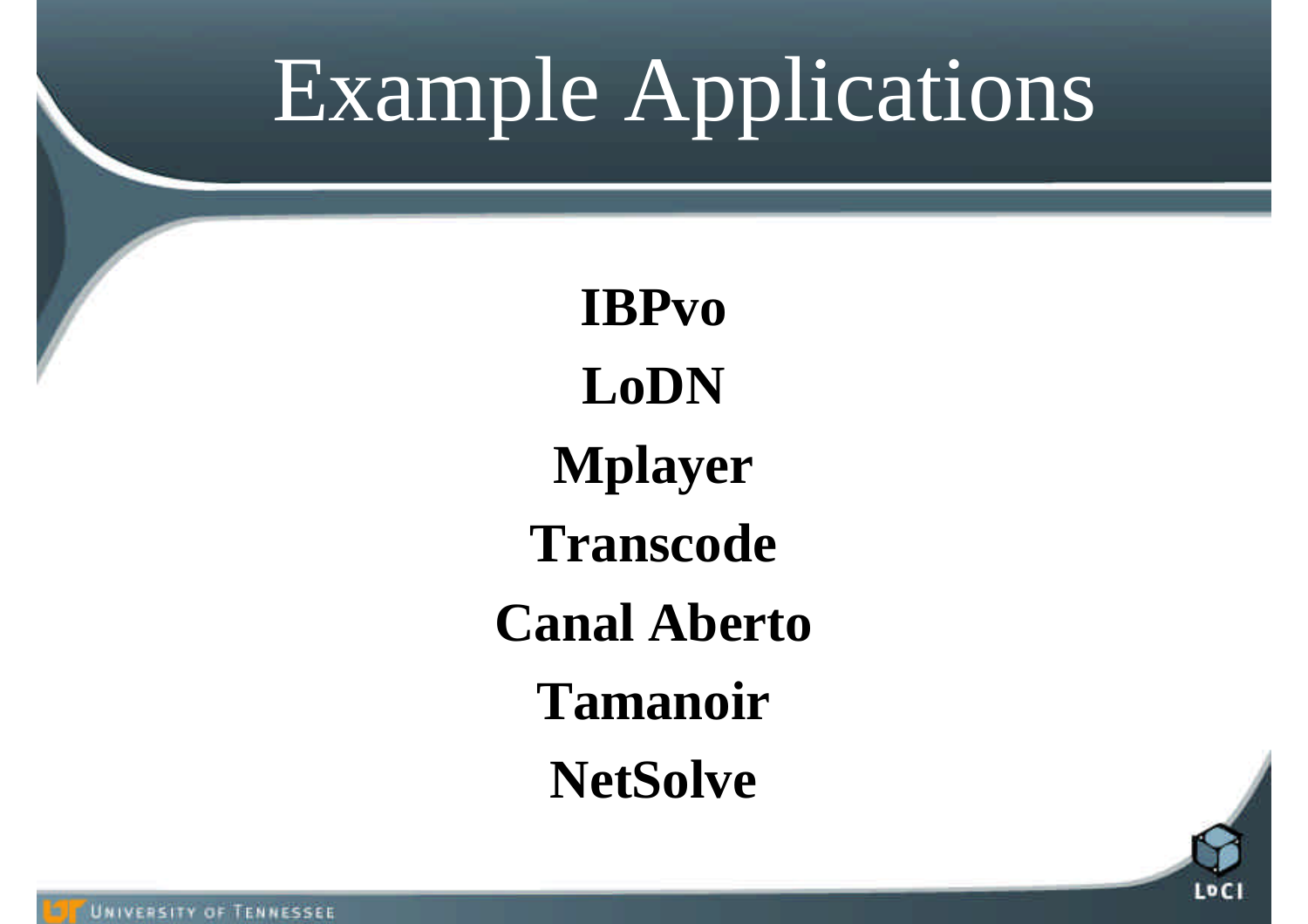# Groups Using LN

Laboratoire de l'Informatique du Parallélisme Ecole Normale Supérieure de Lyon





#### TERASCALE **SUPERNOVA INITIATIVE**



**LDCI**